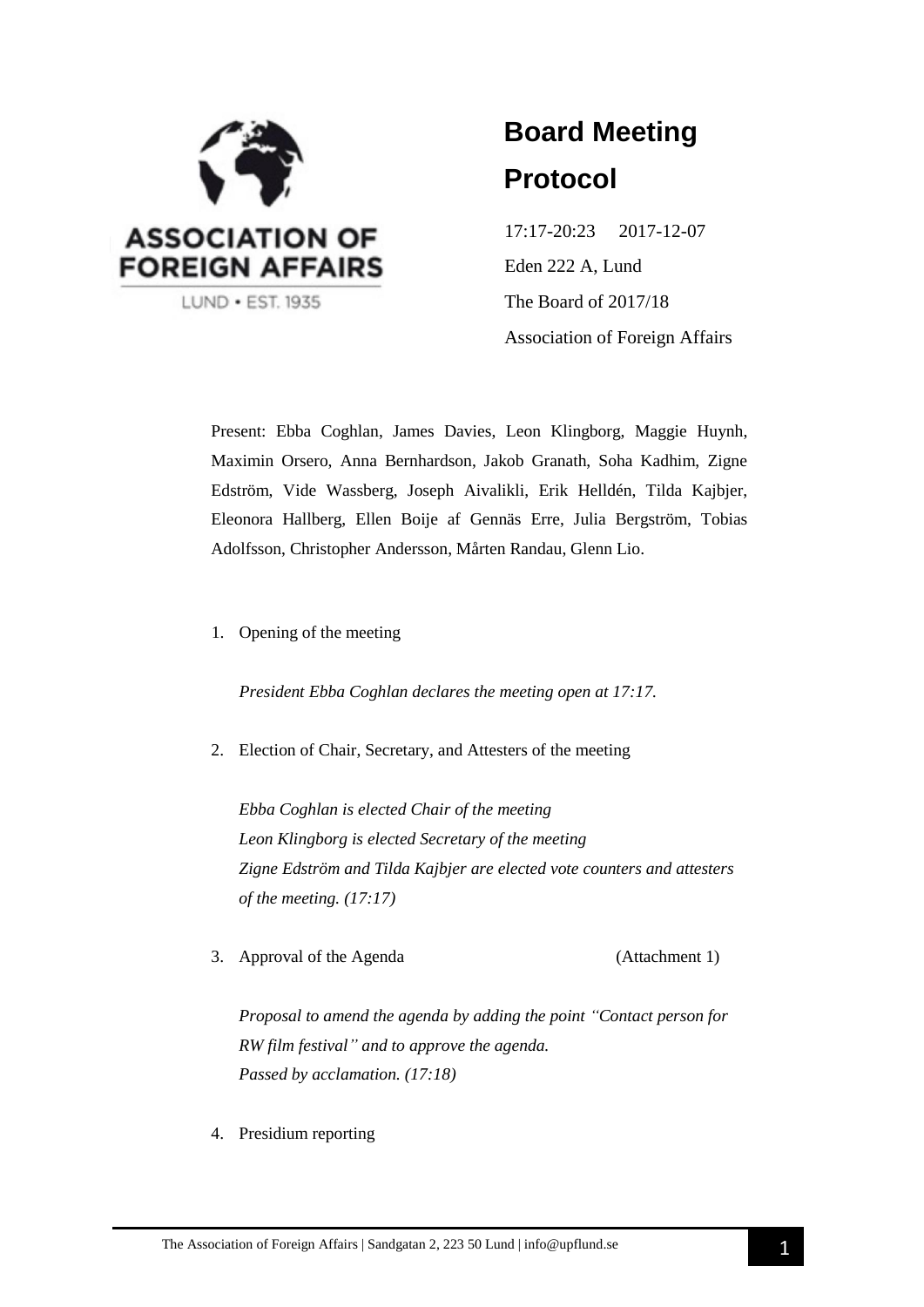### President

- *- Project Integration has had a meeting with the presidents. They will present themselves and their ideas at the next board meeting.*
- *- A Board Workshop about leadership and cooperation will be held on the 10th of December by Michal Gieda.*
- *- The Activity Committee will host Board Members and active members for a pre-party before the sittning on the 8th of December.*

### UFS Representative

- *The UFS Forum Weekend will be held in Göteborg from the 17th to the 18th of February 2018.*
- *The money given to the presidents of UFS for their trip to Folk och Försvar in Sälen has been set to 5 000 SEK maximum.*
- UFS wants statistics on participants on all UPF events in *order to motivate why UFS should receive their grants. The Board wonders why it needs to be sent in so frequently.*
- *A trust survey with all UFS member associations about what we want from and think of UFS will be conducted in the near future.*
- *Organisation Developer, and Press Secretary are to be elected on the next UFS Board Meeting.*
- *A membership recruitment competition for UFS member associations will be held in February.*

### Treasurer

- *Treasurer Tobias Adolfsson will have budget meetings with all the committees in the near future.*

### Head of IT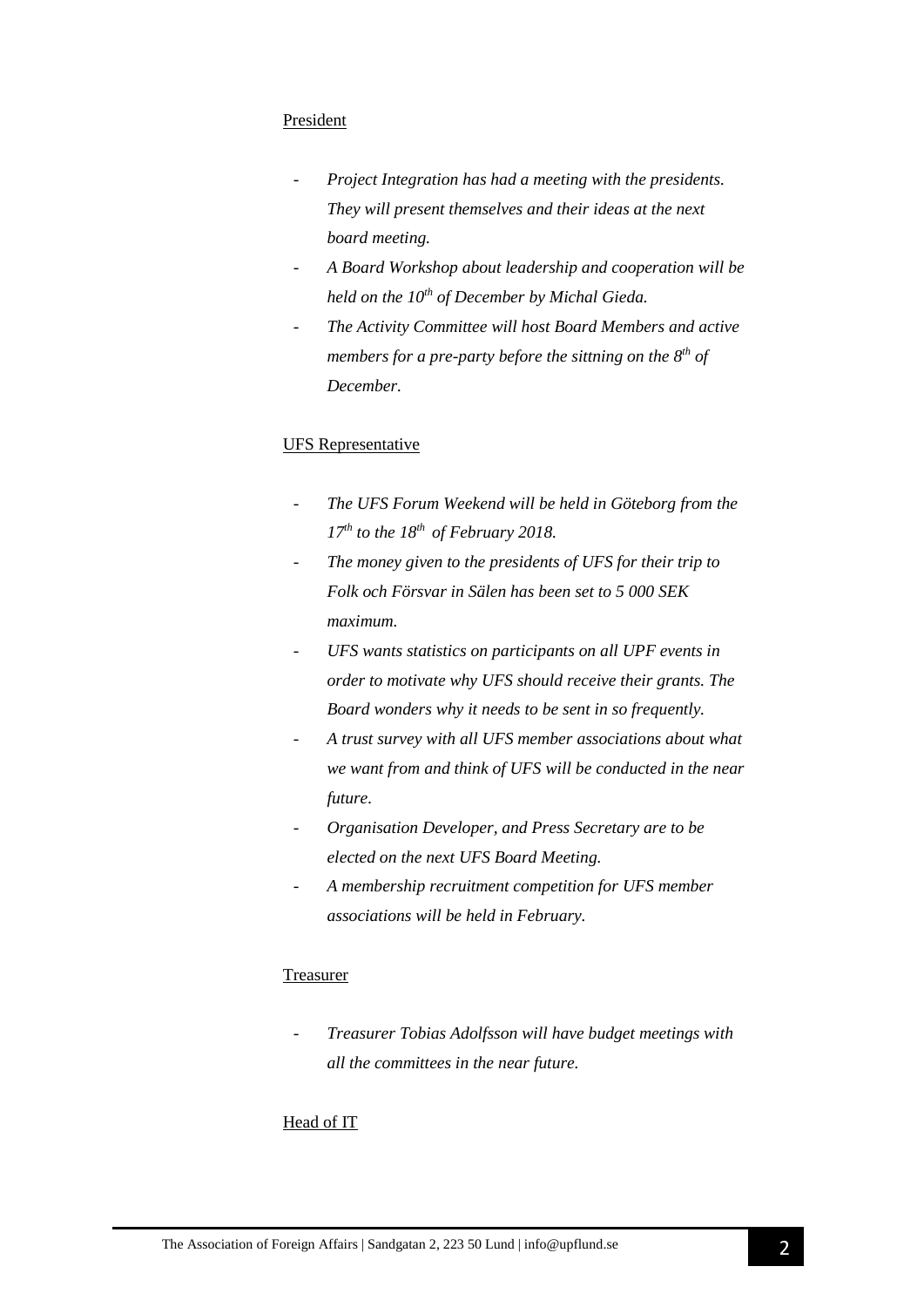- *Head of IT Christopher Andersson have set the goal of reaching 600 new members this semester, the current count is 562 new members.*
- *Work on the websites is continuing.*
- *Digging in the archive will continue.*

### 5. Committee reporting

### Career Committee

- The networking event went well.
- The participants of the Mentorship program are now set.
- *An acceptance letter to participants of the Prep Course will be sent out next week.*
- *The Career Committee wants to organise more mingles like the one with the Australian Ambassador.*

### Travel Committee

*- The Taiwan trip went well, travellers met with a lot of famous people, big institutions, and organisation including the following:* 

*EU Representative Madeleine Majorenko, Ambassador on Home Assignment Abraham Wen-Shang Chu, Covestro, Democratic Progressive Party, Minister on Home Assignment Wan-Li Wang, Swedish Representative Henrik Persson, Former Vice President of the Parliament Yao, Eng-Chi, Nicaraguan Ambassador William M. Tapia, Marriage Equality Lawyer Victoria Hsu, Member of the Parliament Freddie Lim, Environmental Information Association, Ministry of Foreign Affairs, Bureau of Foreign Trade Trade, Ministry of Economic Affairs, Taiwan External Trade Development Council, and Environmental Protection Agency.*

- *An article connected to the Taiwan trip will be published in the next issue of the Perspective Magazine.*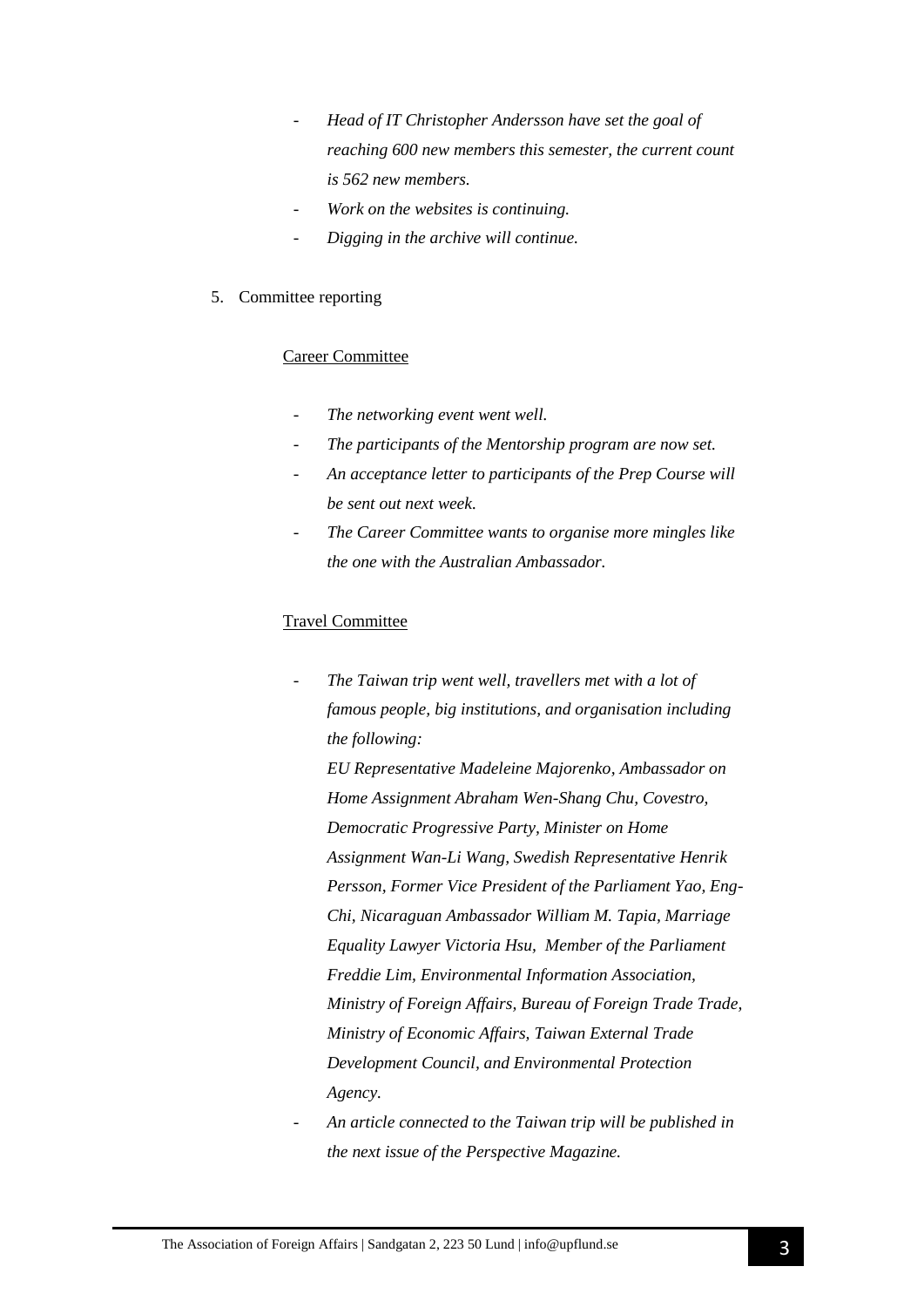- *The Taiwanese de facto ambassador is coming on the 11th of December, UPF Members will get the possibility of being a part of the visit.*

### Radio Committee

The Brighter Future theme week is underway with one *podcast every day of the week.*

### Activity Committee

- *There will be a sittning on the 8th of December. Tickets for the dinner are already sold out. There will be a common middle-party for those who want. During the dinner Heads of Committees will present nominations for, and hand out, honorary prices to members of the committees.*
- *There will be a Musikhjälpen baking event with a small entrance fee going to Musikhjälpen on the 11th of December. At the event there will be a lottery where you can win the possibility of attending a dinner with a lecturer.*
- *There will be a movie night on the 12th of December where the movie The Fog of War will be shown.*

### Webzine Committee

- *Six articles will be published this week under the Brighter Future theme.*
- *When promoting Facebook events the Webzine Committee needs help with getting receipts.*
- *Suggestion to have an article competition for UPF Members.*

### Magazine Committee

- *The second issue of The Perspective Magazine of the working year, is now out.*
- *UPF has been approached by the organizers of the law event International Week who wants to have an article in the*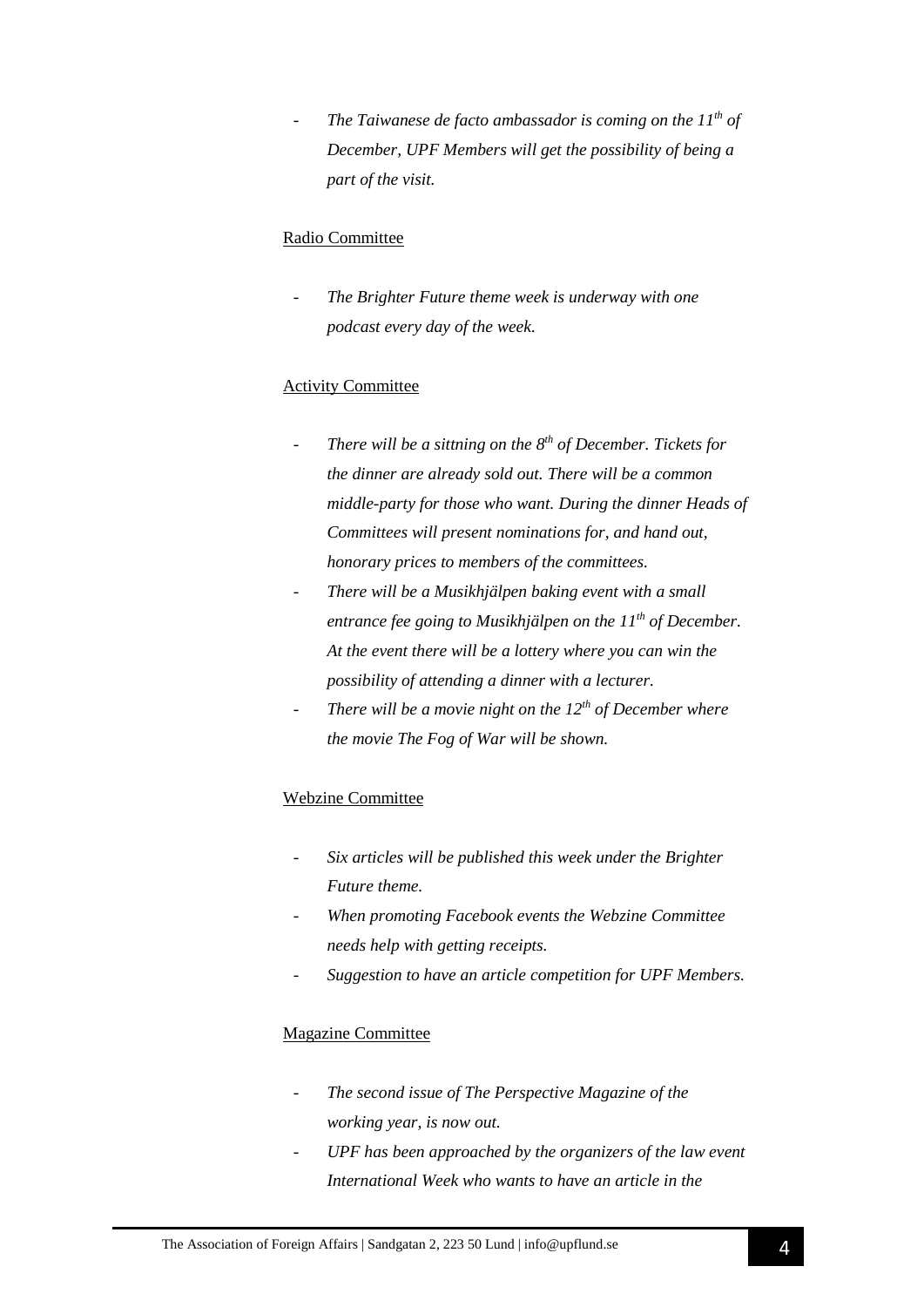*Magazine. President Ebba Coghlan will investigate the possibilities of a cooperation.*

- *The Magazine Committee will conduct a survey to see what committee members think of the committee and will also investigate how many committee members will continue working the next semester.*

*(Zigne Edström left the meeting at 18:07)* 

### PR Committee

- *The Heads of PR reminds Board Members to help spread the word about the upcoming lecture and movie night.*
- Pictures from the Networking Event will soon be out on *social media.*
- *Guidelines for ordering PR material next semester will be presented after Christmas.*
- *The PR Committee is having a kick-out in the near future.*

*(Zigne Edström enters the meeting at 18:10)*

- *A Christmas Calendar on social media is ongoing.*

### Lecture Committee

- *A lecture on the Catalonian independence movement will be held on the 13th of December.*
- *The lecturer for the Get Active Meeting on the 24th of January will be Johan von Schreeb who is a researcher and former member of Doctors Without Borders.*
- 6. The Belarus Trip/Exchange

*An amount of 60 000 SEK has been granted by Forum Syd for the Belarus exchange project.*

*The Swedish Centre in Minsk will do the planning for when UPF*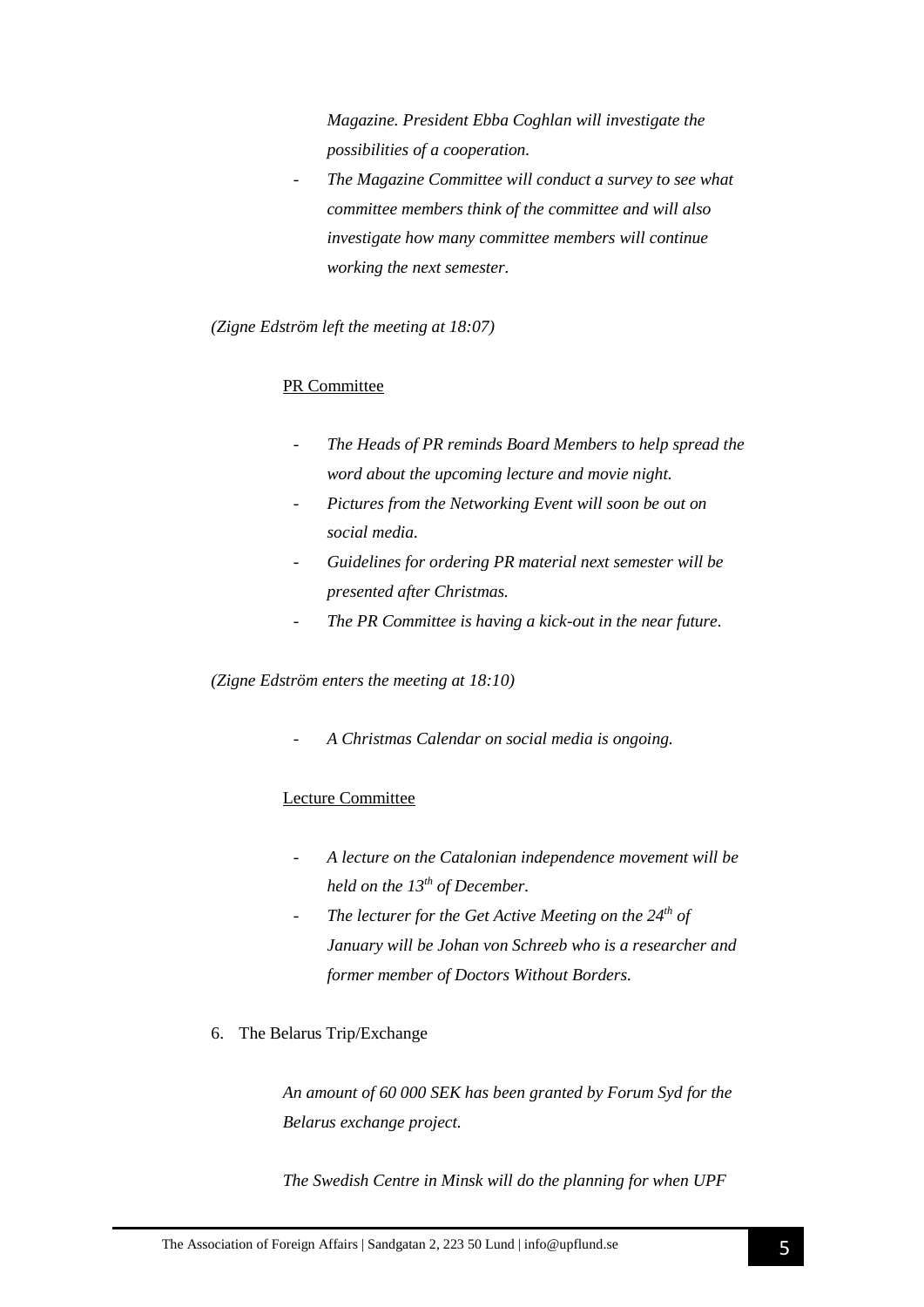*Members are in Minsk. UPF will plan for when Belarusian students come to Lund.* 

*To honour the grant, we will need to do lectures, articles, and the like, on set topics.*

*Suggestion to have two people working on the exchange. Head of Travel Glenn Lio thinks the Travel Committee could be part of the project. Zigne Edström, Vide Wassberg and, Joseph Aivalikli express interest with helping out. The Election committee could be the ones appointing the ones going.*

*The Board Member Julia Bergström and other Board Members interested will have a meeting to divide the labour.*

*(Break at 18:27) (Erik Helldén leaves the meeting during the break.) (Chair Ebba Coghland declares the meeting open at 18:41)*

7. Motions

*a*) Motion Crisis Group (Attachment 2)

*Member of the Crisis Group Zigne Edström present the motion to the Board.*

*Discussion in the board about the motion.*

*End of discussion. (19:02*

*The authors of the motion decide to amend the motion by changing the last point to be added to "Social Gatherings" to: If participants of UPF events are required to provide personal information, they must be informed about the usage of this information, especially if it will be shared with a third party. This should be, at the very least, in written form, stated wherever the information will be collected.*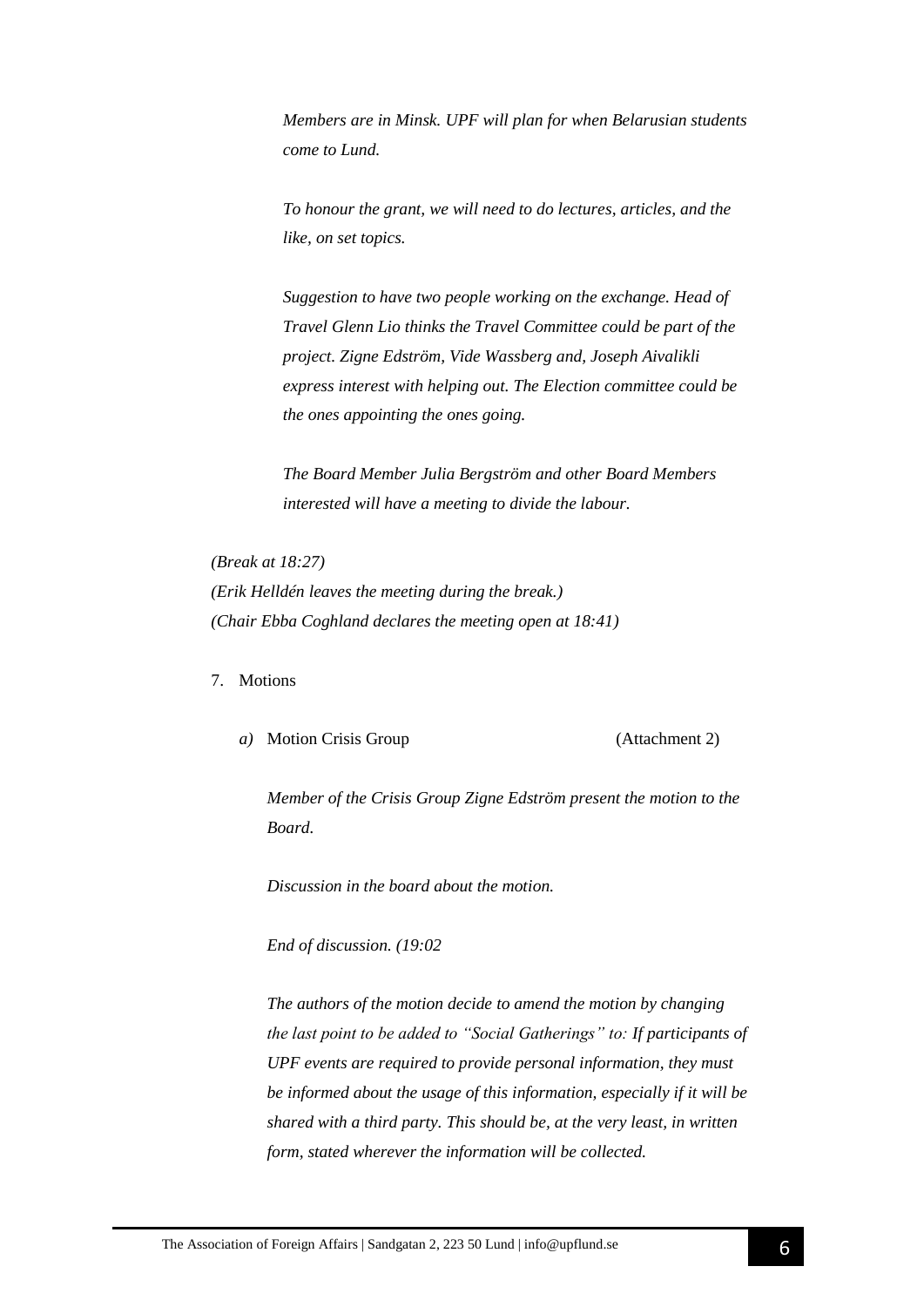*Proposal to approve the following amendments to the Crisis and Risk Mitigation Policy document:* 

*to add the following three points to "Social Gatherings":* 

*● If a sensitive topic of lecture is proposed, the presidents and the Crisis Group should be consulted before proceeding with the planning of the event. If necessary, further discussion with the Board should be considered.* 

*● If a speaker proposes stipulations outside of the usual practice of the association (such as increased security measures, closed marketing events, background checks, etc.), the presidents and the Crisis Group should be consulted before proceeding with the planning of the event.* 

*● If participants of UPF events are required to provide personal information, they must be informed about the usage of this information, especially if it will be shared with a third party. This should be, at the very least, in written form, stated wherever the information will be collected.*

*to add the following point to "Travels":*

*● If participants of UPF events are required to provide personal information, they must be informed about the usage of this information, especially if it will be shared with a third party. This should be, at the very least, in written form, stated wherever the information will be collected.*

*and to add the following point to the "General Crisis Management Plan":* 

*7. Includes a summary in the relevant handover document(s) of how the crisis unfolded, how it was handled, and steps that should be taken to prevent it from reoccurring.*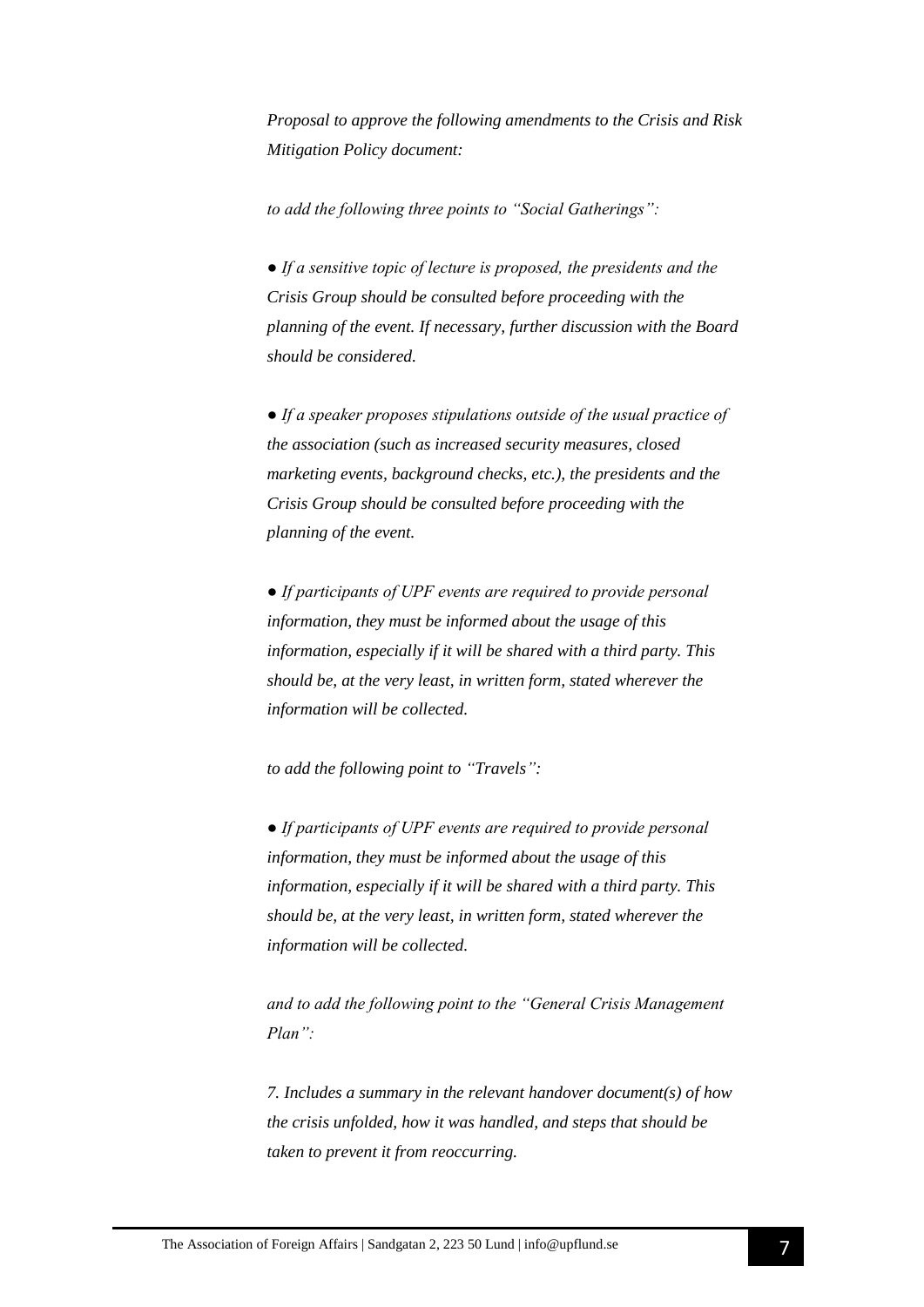*Amended motion passed by acclamation. (19:05)*

b) Motion about "Lucia fundraising lecture" (Attachment 3)

*Deputy Head of Lecture Elenora Hallberg present the motion to the Board.*

*Discussion in the Board about the motion.*

*Zigne Edström suggests the Board vote on the first point of the motion.*

*Anna Bernhardson second Zigne Edströms motion.*

*Proposal to allow the Lecture Committee to participate in the Lucia fundraising and to donate all the money raised on the Lucia lecture (including membership fees, entrance fees and other donations) to War Child Sweden. Motion passed by acclamation. (19:16)*

c) Motion about UPF Merchandise (Attachment 4)

*Board Member Anna Bernhardsson present the motion to the Board.*

*Discussion in the Board about the motion.*

*Glenn Lio, Tilda Kajbjer, Anna Bernhardson and, Christopher Andersson express their interest in working with the details of the merchandise.*

*(Christopher Andersson leaves the meeting at 19:39)*

*Board Member Anna Bernhardsson decides to amend her motion by changing the Proposal to: I propose that the meeting decides to order UPF merchandise in accordance with the UPF Environmental Policy.*

*Proposal to delegate the task of ordering UPF merchandise to Tilda, Glenn, Christopher and Anna, making sure that this is done in*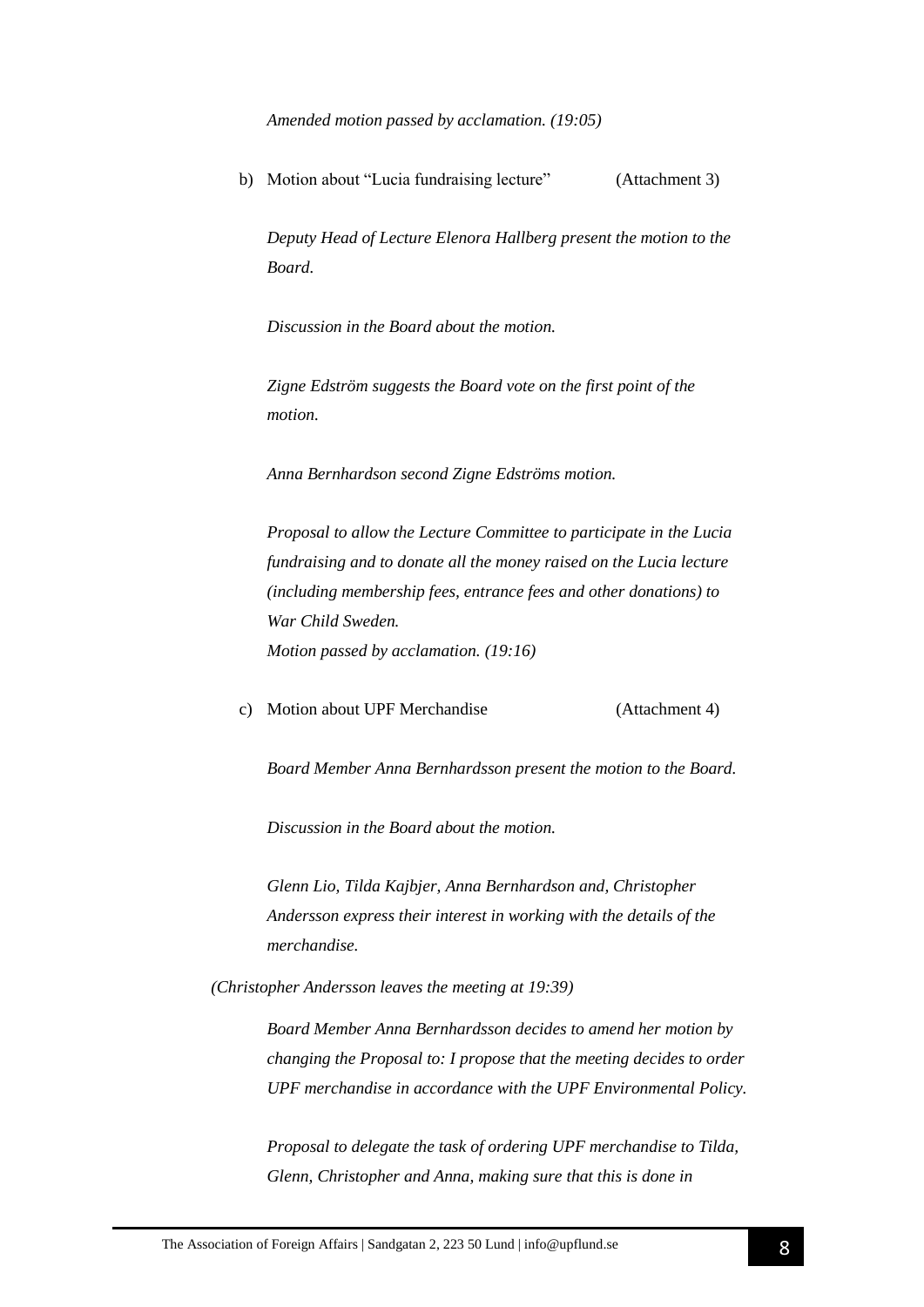*accordance with the UPF Environmental Policy. Amended motion passed by acclamation. (19:41)*

*(Break at 19:42) (Chair Ebba Coghland declares the meeting open at 19:52)*

### 8. Other points

*(Jakob Granath leaves the meeting at 19:53)*

### a) Delegation EYE2018

*UPF has received an email from UFS about the European Youth Event 2018. UFS has been granted enough money for 15 spots, an extra 5 spots are planned to be payed for by distributing the costs over the 20 people going. UPF will have 3 spots to distribute amongst our members. The events takes place from the 1 st to 2nd of June.*

*(Jakob Granath enters the meeting at 19:59)*

*Discussion in the Board on the distribution of UPF´s spots.* 

*Suggestion to give Active UPF Members a first come first serve possibility to get one of the spots.* 

*Proposal to delegate the task of informing UPF Members about the possibility to get a spot for EYE2018 to the Heads of PR. Passed by acclamation. (20:05)*

### b) Board Christmas Party

*Discussion in the Board about possible dates and nature of a Board Christmas Party.*

*Suggestion to have a poll on which date to have the Christmas Party.*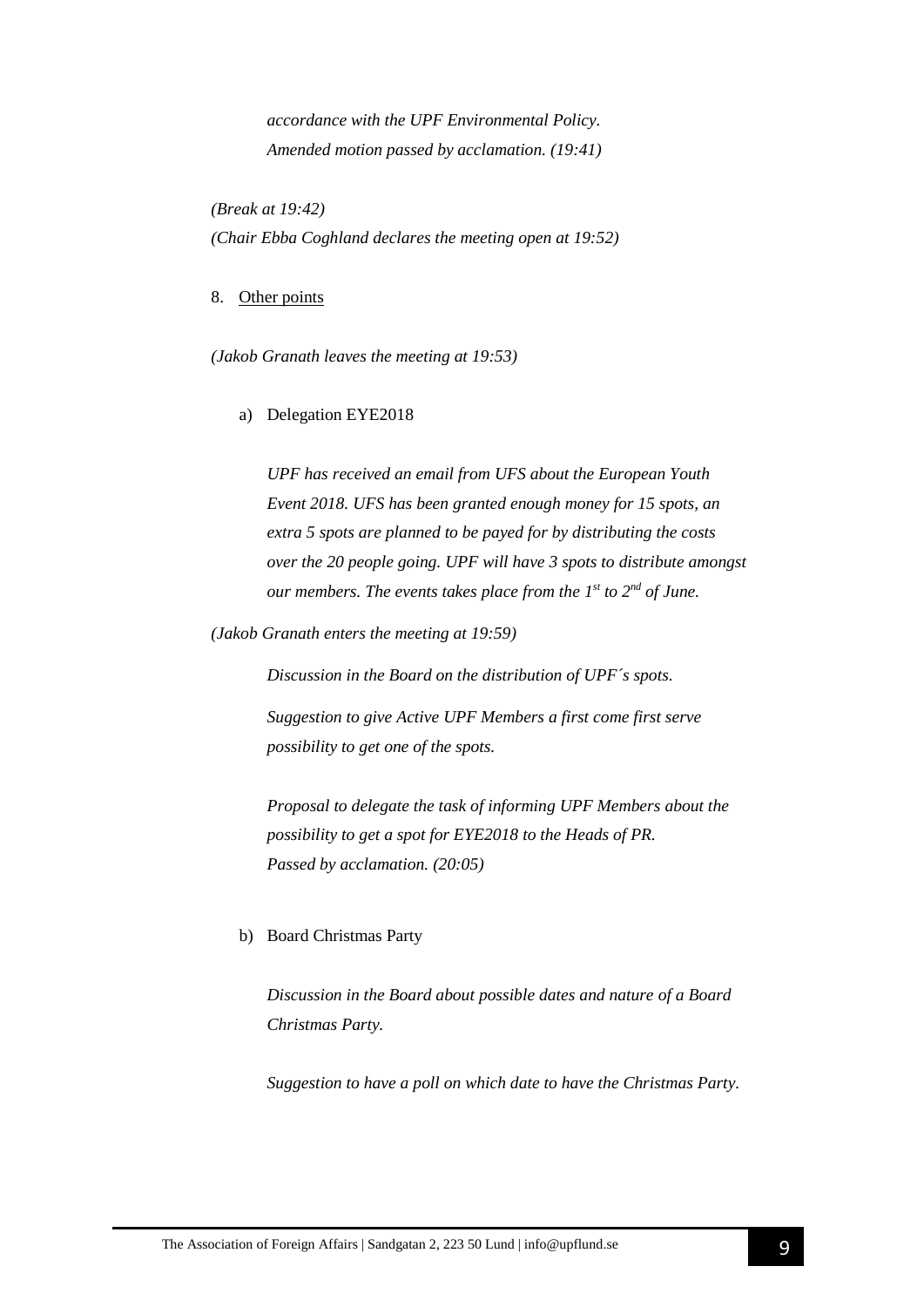- c) Reporting regarding this year´s Project: The Senior Collegium *The process of reaching out to old Board Members have begun.*
- d) UFS Statistics

*The point was covered under Presidium Reporting.*

e) Contact person RW

*UPF has bought 50 tickets for the Raoul Wallenberg Film Festival to be sold to UPF members. This is in accordance with the cooperation agreement between the Raul Wallenberg Institute and UPF.*

*Tilda Kajbjer express interest in being the contact person from UPF to RWI regarding the festival.*

*Proposal to make Tilda Kajbjer the contact person of UPF for the RWI film festival. Passed by acclamation. (20:22)*

- 9. Confirmation of next board meeting *Ebba Coghlan proposes the next board meeting to be held on 18th of January. Passed by acclamation. (20:22)*
- 10. Meeting adjourned

*Chair Ebba Coghlan declares the meeting adjourned at 20:23.*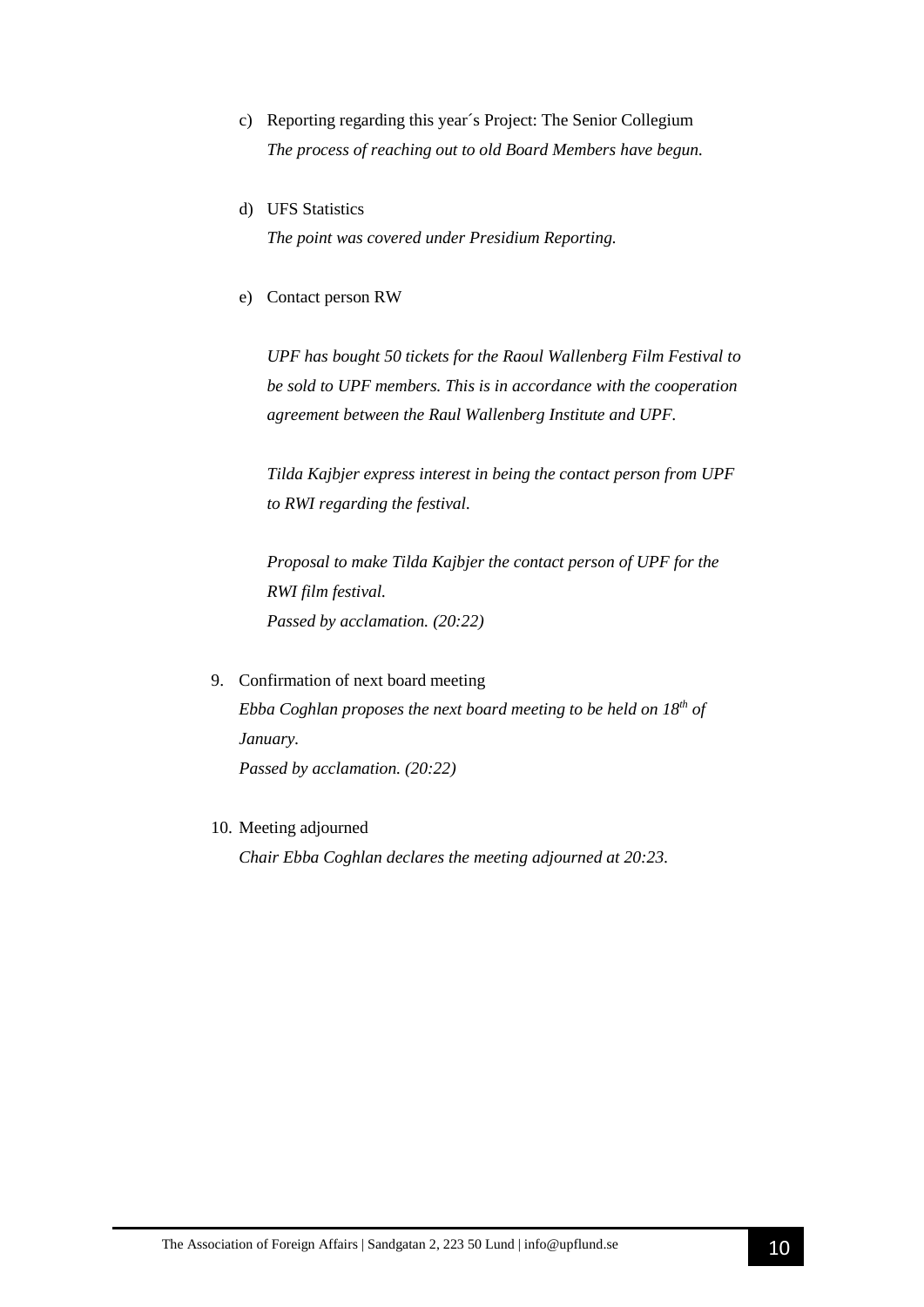Leon Klingborg, Secretary Ebba Coghlan, President

Zigne Edström, Attester Tilda Kajbjer, Attester

*\_\_\_\_\_\_\_\_\_\_\_\_\_\_\_\_\_\_\_\_\_\_\_\_\_ \_\_\_\_\_\_\_\_\_\_\_\_\_\_\_\_\_\_\_\_\_\_\_\_\_* 

\_\_\_\_\_\_\_\_\_\_\_\_\_\_\_\_\_\_\_\_\_\_\_\_\_ \_\_\_\_\_\_\_\_\_\_\_\_\_\_\_\_\_\_\_\_\_\_\_\_\_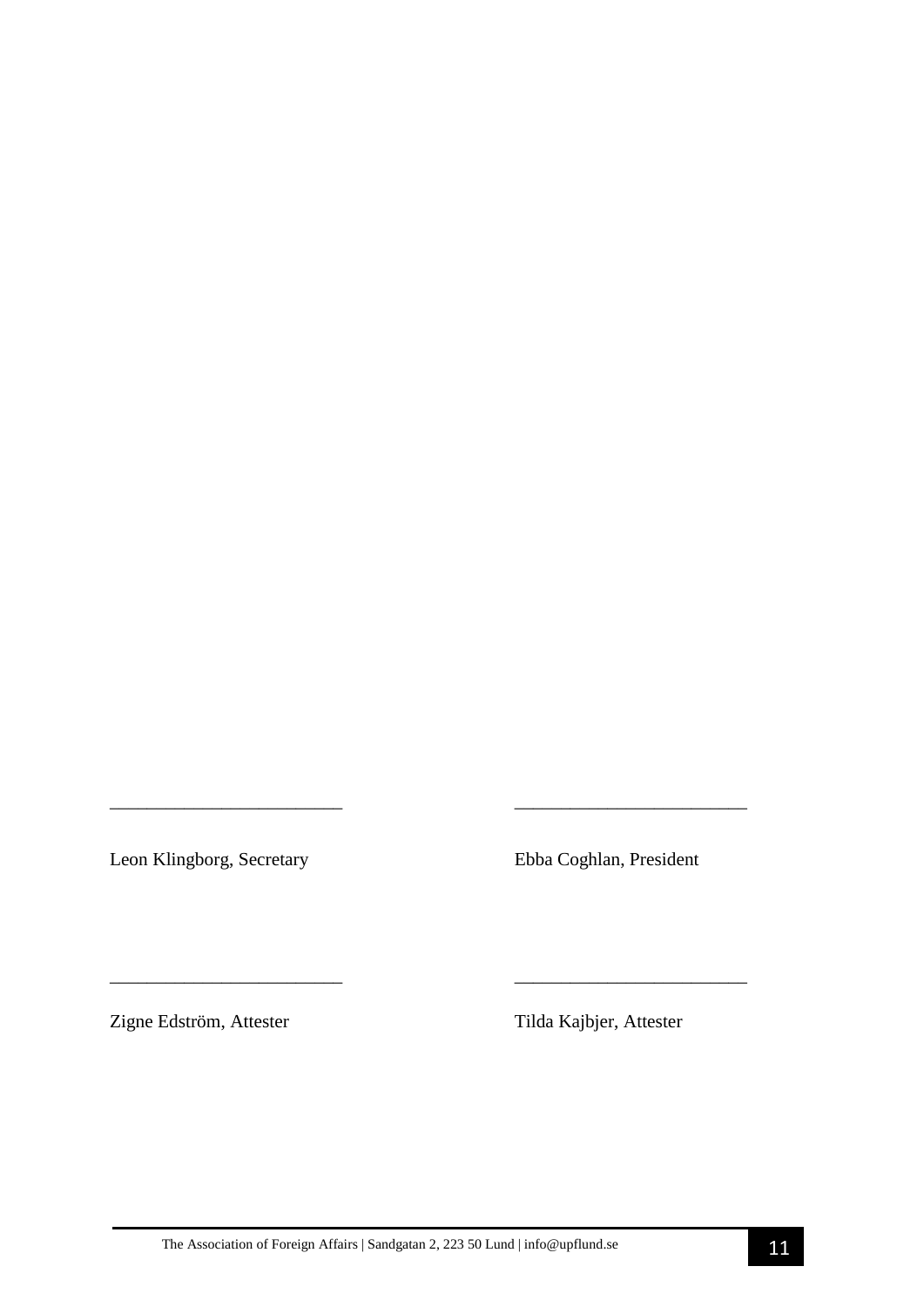## Attachment 1



LUND • EST. 1935

# **Board Meeting**

 2017-12-07, 17:00-20:30 Venue: Eden Room 222A

- 1. Opening of the meeting
- 2. Election of chair, secretary, attesters and vote counters of the meeting
- 3. Approval of the agenda
- 4. Presidium reporting (25)
- 5. Committee reporting (40)
- 6. The Belarus Trip/Exchange (20)
- 7. Motions (70)
	- 1. Motion Crisis Group
	- 2. Motion about "Lucia fundraising lecture"
	- 3. Motion about UPF Merchandise
- 8. Other points (15)
	- 1. Delegation to EYE2018
	- 2. Board Christmas Party
	- 3. Reporting regarding this year's Project: The Senior Collegium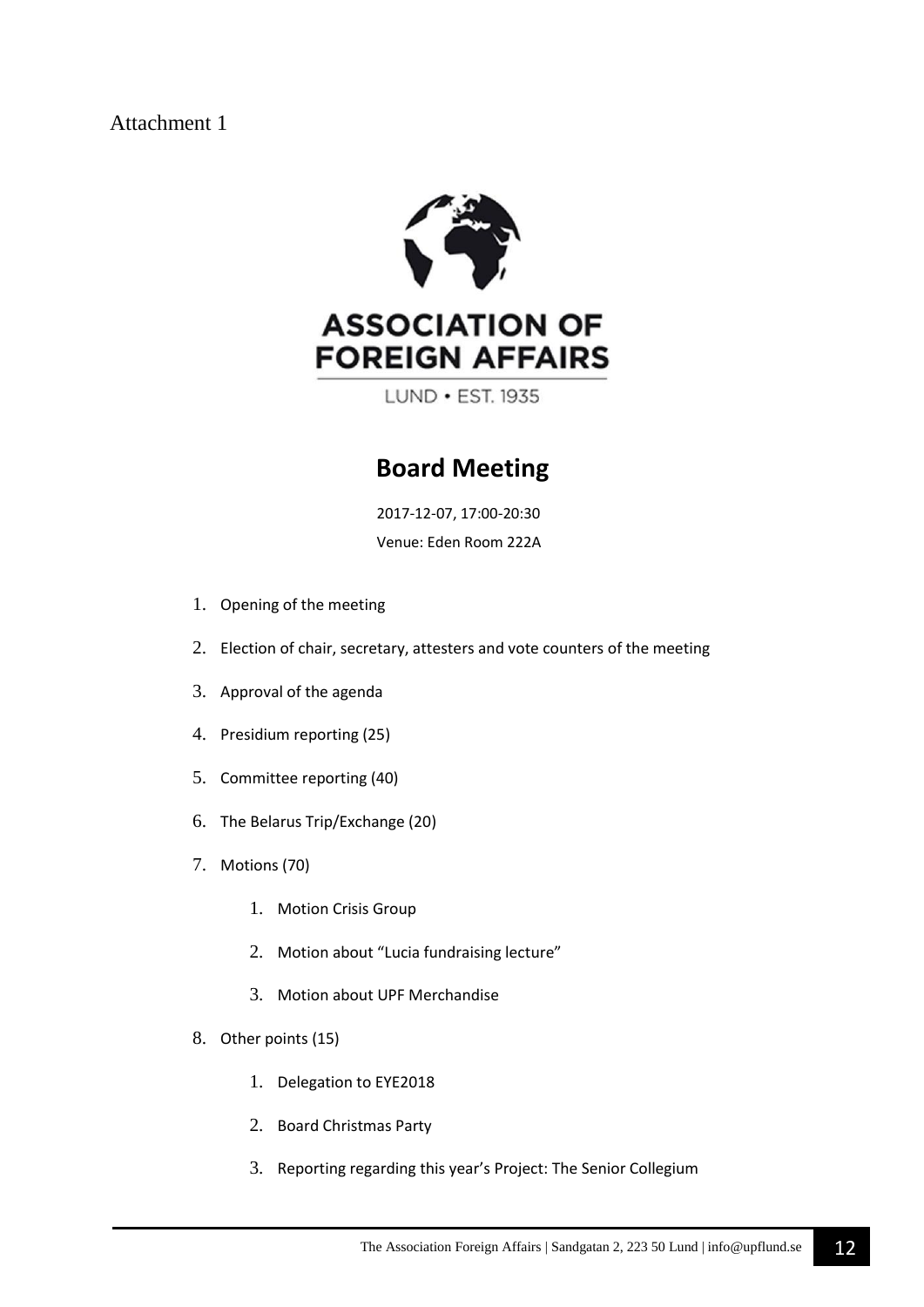- 4. UFS Statistics
- 9. Confirmation of next board meeting
- 10. Meeting adjourned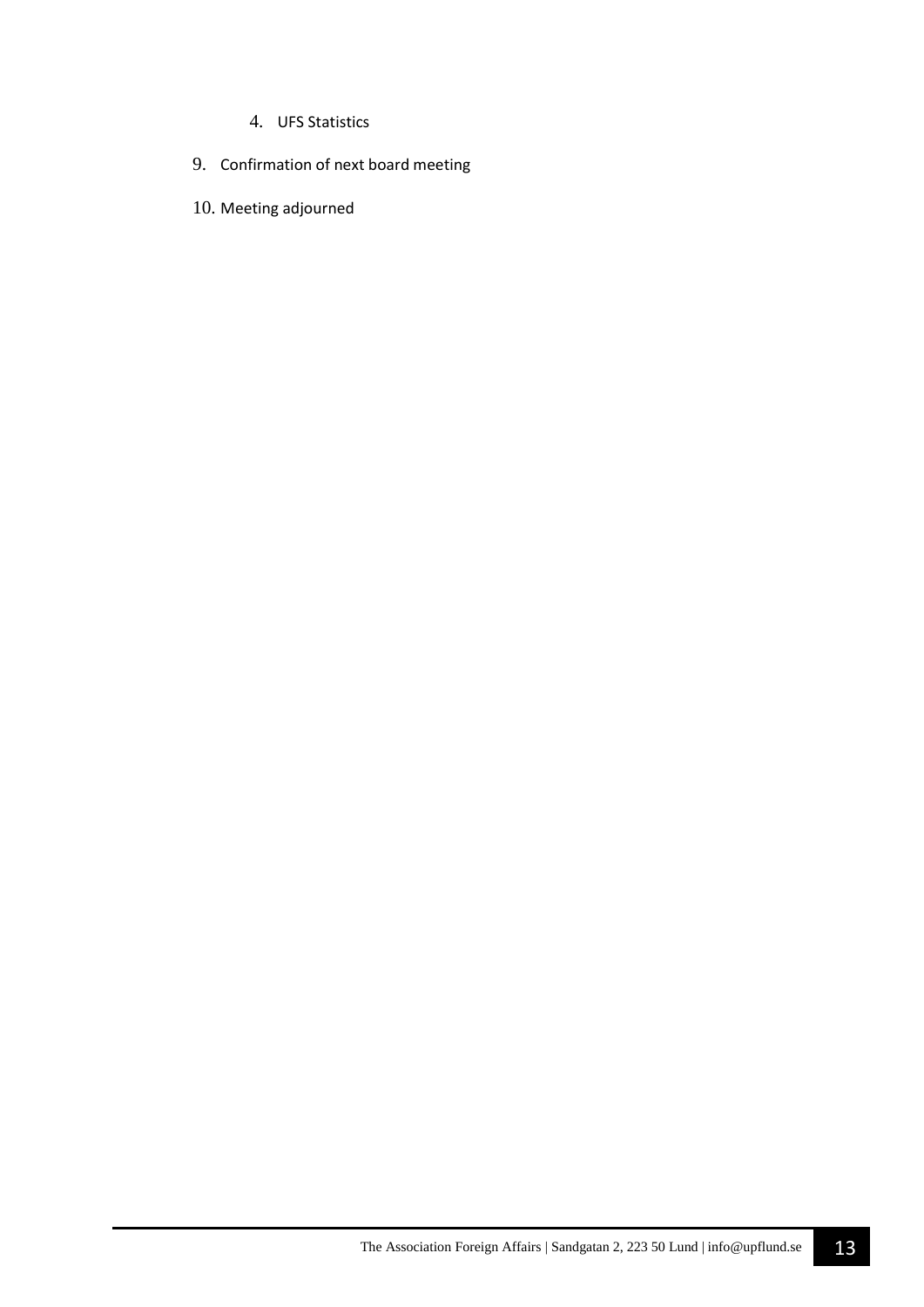# Attachment 2 **Motion about updating the Crisis and Risk Mitigation Policy**

### **Background**

In connection to the lecture with Israel's Deputy Ambassador to Sweden, UPF failed to ensure:

- 1) that every member felt included, and
- 2) full transparency within the association.

The event did not comply with standard procedure and decisions were made in relation to security concerns. While several precautions were taken, the event still had unintended consequences for the members. The embassy demanded a closed event, limited marketing, and a list of members attending the event. The relevant decision makers were aware of the potential issues following such demands. For example, a further request for scanned IDs of several members by the Embassy was rejected by the association as it clearly was a violation of the members integrity.

Despite discussion around the event and precautions taken, UPF failed to ensure the inclusion of all its members as well as the association's policy of transparency. A member expressed deep concern that UPF had acted in a discriminatory and opaque way, and demanded an explanation. As the member was correct about the lack of transparency in relation to the event, the Crisis Management Group wants to prevent similar incidents in the future.

### **Purpose**

The Crisis Management Group proposes that four points should be added to the Crisis and Risk Mitigation Policy to ensure that no member feels discriminated, and to be certain that steps are taken to ensure that similar incidents do not happen again.

Three points should be added to "Social Gatherings", to ensure that discussions take place in connection to:

- 1. a sensitive topic,
- 2. stipulations outside the usual practice for the association,
- 3. request made by a third party for personal information.

One point should be added to "General Crisis Management Plan", to ensure that similar incidents do not happen again.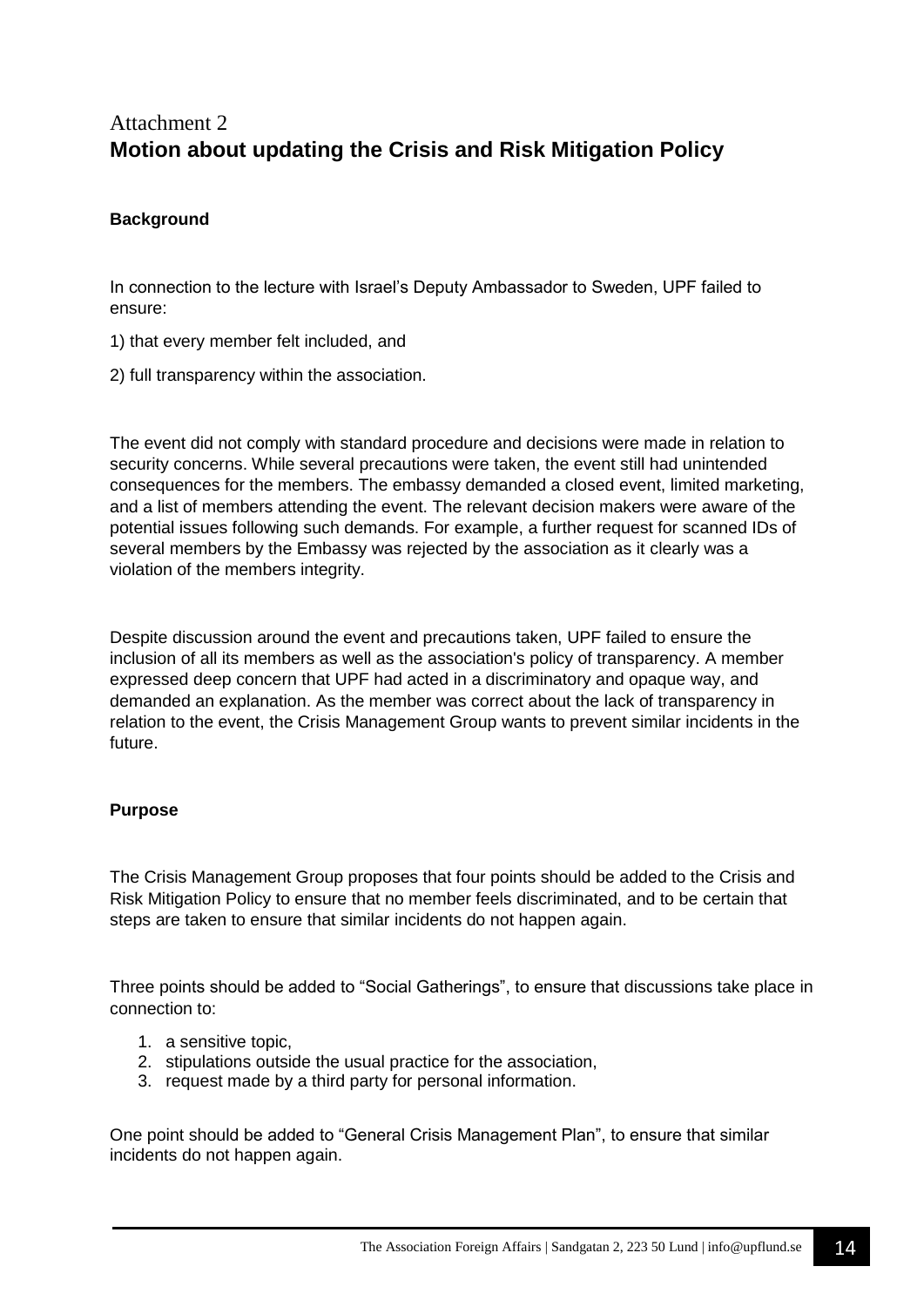### **Proposal**

*The Crisis Group proposes that the board decides to approve the following amendments to the Crisis and Risk Mitigation Policy document:*

*to add the following three points to "Social Gatherings":*

- *If a sensitive topic of lecture is proposed, the presidents and the Crisis Group should be consulted before proceeding with the planning of the event. If necessary, further discussion with the Board should be considered.*
- *If a speaker proposes stipulations outside of the usual practice of the association (such as increased security measures, closed marketing events, background checks, etc.), the presidents and the Crisis Group should be consulted before proceeding with the planning of the event.*
- *If participants of UPF events are required to provide personal information, they must be informed about the usage of this information, especially if it will be shared with a third party. This should be, at the very least, in written form, stated wherever the information will be collected.*

*to add the following point to "Travels":*

• *If participants of UPF events are required to provide personal information,*  they must be informed about the usage of this information, especially if it *will be shared with a third party. This should be, at the very least, in written form, stated wherever the information will be collected.*

*and*

*to add the following point to the "General Crisis Management Plan":*

*7. Includes a summary in the relevant handover document(s) of how the crisis unfolded, how it was handled, and steps that should be taken to prevent it from reoccurring.*

> *The Crisis Management Group Glenn Lio, James Davies, and Zigne Edström*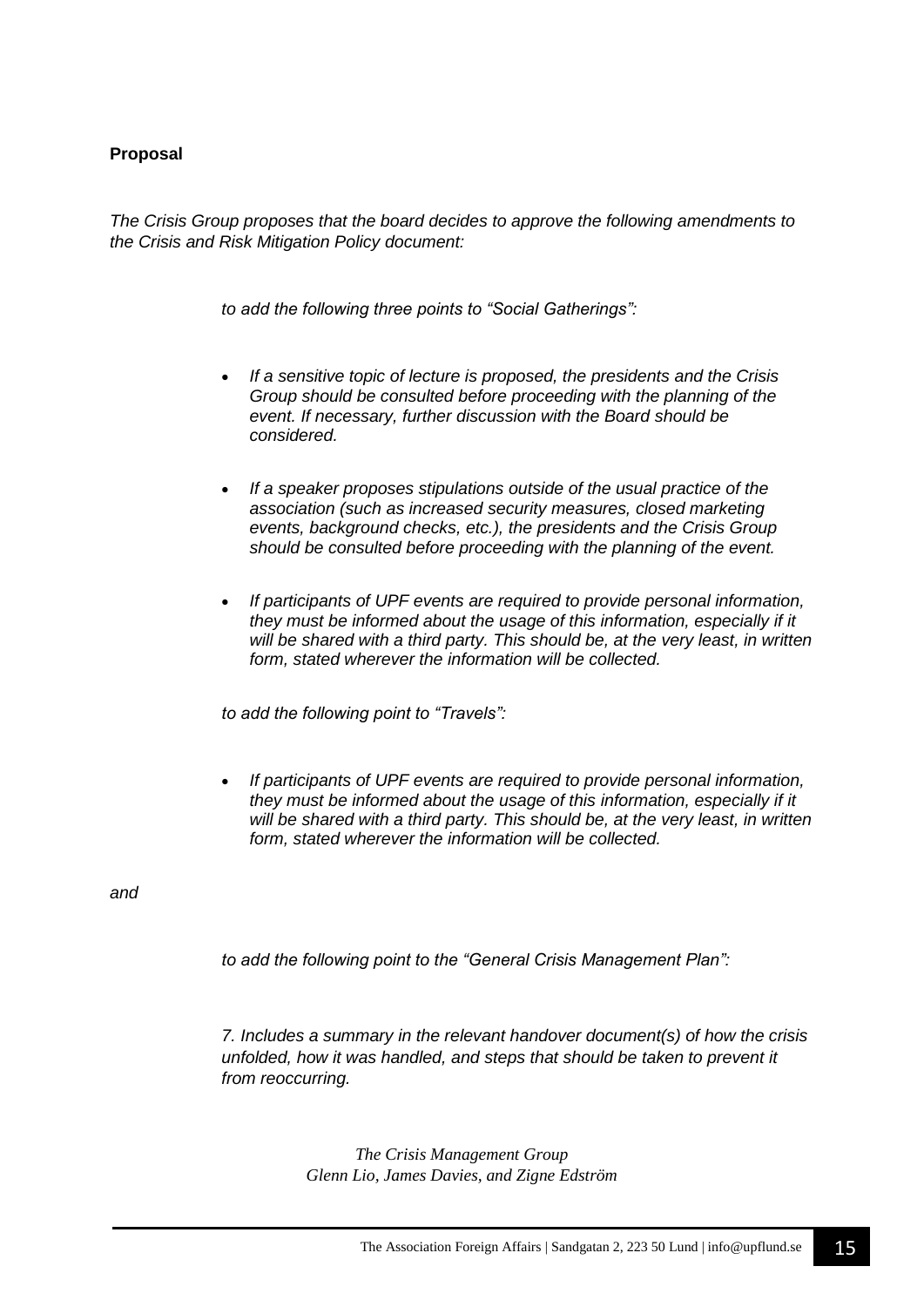# Attachment 3



### **Motion about "Lucia fundraising lecture"**

### **Background**

On Lucia  $13<sup>th</sup>$  of December, The Lecture Committee are planning to have a lecture on the Catalonian independence movement. This year, the organisation War Child Sweden has taken an initiative on a Lucia fundraising. Schools, companies and organisations are welcome to participate.

War Child Sweden is part of an international network with sister organisations in several countries. War Child was first established in Holland 1995, and was established in Sweden 2015. Their vision and dedication is to protect and support children and young people affected by war. They are active in 14 countries suffering from armed conflicts. By providing protection, education and psychosocial support they help children to recover from their experiences and give them the confidence and opportunity to build a brighter future for themselves. Among many prizes, War Child has been rewarded with the PWC Transparency Award three times in 10 years as the most transparent NGO.

### **Purpose**

The Lecture Committee wants to participate in the Lucia fundraising organised by War Child Sweden, and asks of the Board's permission to do so. All the donations raised on the lecture would be used in War Child's work to help children affected by war.

### **Proposal**

I propose that the board decides on one of the following options:

- 1. The Lecture Committee are allowed to participate in the Lucia fundraising. They will donate all the money raised on the Lucia lecture (including membership fees, entrance fees and other donations) to War Child Sweden.
- 2. The Lecture Committee are allowed to participate in the Lucia fundraising. They will *not* donate the membership fees or the entrance fees, but all other donations to War Child Sweden.

*Eleonora Hallberg*